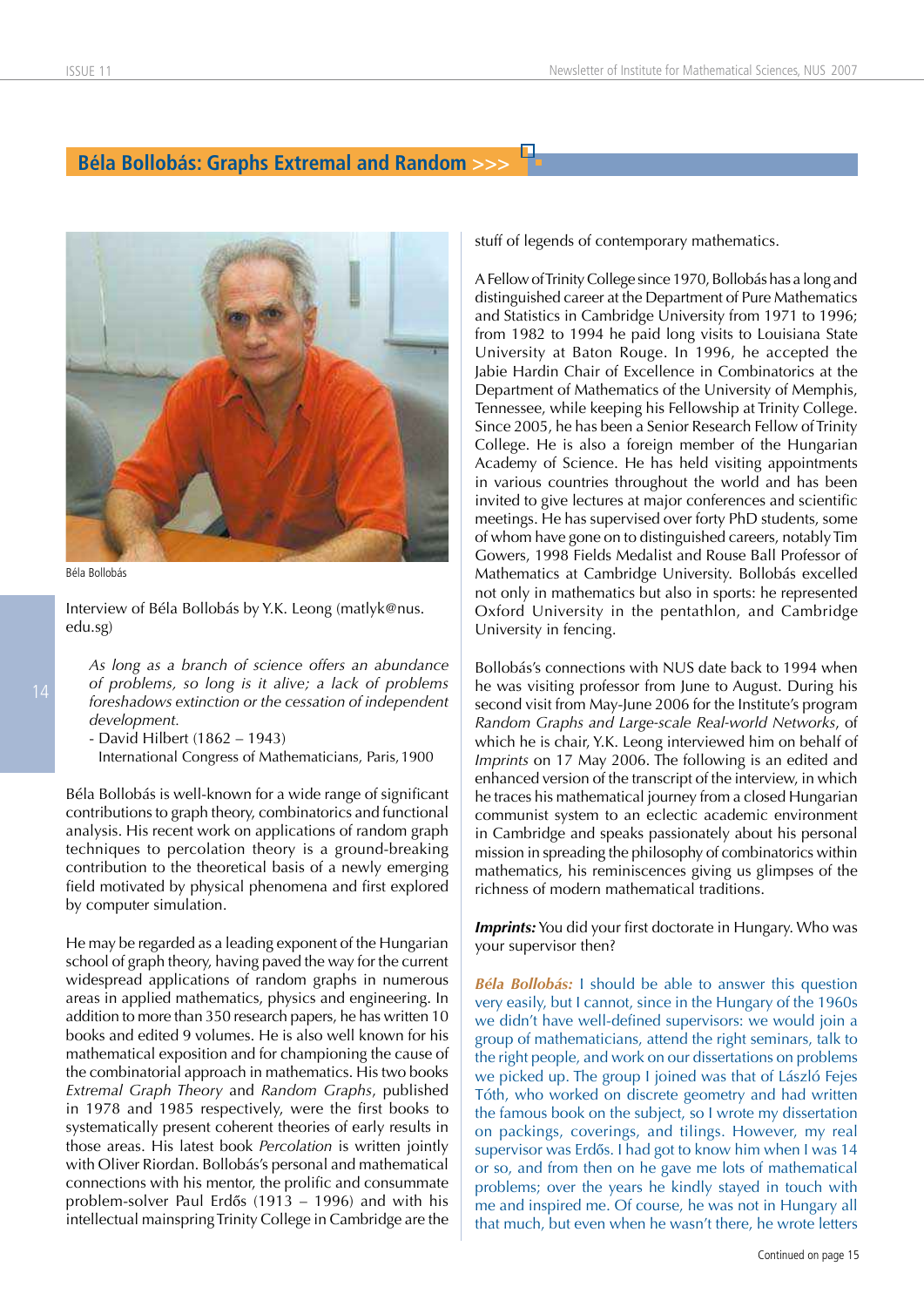with problems and so he was my real supervisor from the very beginning.

*I:* Was your education a typically traditional Hungarian one?

**B:** Yes. I always went to school, didn't stay at home and was not home-schooled like Erdős, for example. But I did have lots and lots of private tutors, not for school work, but for extra-curricular activities. I grew up 5 – 10 years after the war, and in the communist Hungary of the day many people who had played prominent roles before the war lost not only their livelihoods but even their homes: they were sent into "exile". So I was taught at home by a former general, a count, a baroness and a former judge. They were excellent people, but in those days, they were deemed to be nobodies. So with my education I was exceptionally lucky: I couldn't have had better people to tutor me. The judge was not allowed to remain in the judiciary, so he took up teaching. The general was pretty famous – he was the head of Hungarian fencing. Fencing was actually popular in Hungary for many years. This great-uncle of mine had the wonderful idea of setting up a Fencing Academy in the army, so that able recruits had a chance of being trained to be coaches, rather than go on mindless drills. Within a few years Hungary produced more coaches than the rest of the world put together. Before the war in Central Europe fencing was much more important than it is now: for doctors, judges, lawyers and civil servants fencing played a role somewhat similar to that of golf today. The three countries that were great in fencing were France, Italy and Hungary.

## *I:* Were you spotted by Erdős?

**B:** In some sense, yes. In Hungary there are many competitions; in fact, the idea of having mathematical competitions at all was born in Hungary. When I was 14, I won the national competition, and, as luck would have it, Erdős just returned to Hungary for a week or so: he sent word to me that I should go and meet him. I met him in a fancy hotel in Budapest, on a hill-top. We had lunch and it was amazing that he was willing to talk to a 14-year-old boy. He was 45 but to me he looked ancient. Throughout his life he was extremely good to youngsters. His favorite was Louis Pósa, whom he got to know when Pósa was 10 or 11. Erdős was very disappointed when, after a good start to his career, Pósa didn't continue in mathematical research but chose to nurture very talented teenagers.

*I:* It seems that Hungary has produced a disproportionately large number of mathematicians.

**B:** That is certainly true. I'm pretty sure it's due to two things. Firstly, in Hungary we had a journal for secondary school pupils. It's a monthly based on attractive and challenging problems. Readers are invited to send in their solutions which are then checked, marked, and the best of which get published. That made a huge difference. The other reason is that there are annual mathematical competitions: three-hour long exams testing your ingenuity on a handful of problems. I believe that the existence of the journal was even more important than the annual competitions, since the competitions in the journal went on throughout the year. All the time, you have problems that you wanted to solve – elegantly. The judges gave you bonus marks if you gave several solutions or you generalized a problem or you sharpened the bounds, which generated much research. Practically everybody I can think of went through this system – Marcel Riesz, Alfréd Haar, Eugene Wigner, von Neumann, Pólya, Szegő, von Kármán. But Erdős was never good at those competitions; von Neumann and von Kármán were very good at them. Wigner and von Neumann were in the same school, and Wigner considered von Neumann to be the only genius he had ever met, although he had known Einstein as well.

*I:* What made you go to Cambridge to do a second doctorate after your fist one in Hungary?

**B:** Hungary was a very closed-in country. You were not allowed to travel outside, and going abroad was always a tremendous feat. From an early age, I felt claustrophobic. At the beginning of my university studies, I asked Erdős whether I could go and study abroad. I knew that he was allowed to live abroad and came back to Hungary for only short periods. He spent a lot of time in Israel and even had a job there. I asked him whether I could go to Israel for a semester or even a year to study mathematics. Then he said, "Why Israel? You are not even Jewish. Why not Cambridge? I have a very good friend who had just gone there to work with Davenport and maybe he can help you." Of course, going to Cambridge was beyond my wildest dreams. So Erdős wrote a good recommendation to Harold Davenport to try to get me into Cambridge. By then I had a joint paper with Erdős which I wrote when I was still at high school. But we needed permission from the communist authorities. That took ages and ages, and was very humiliating, but eventually I did get the permission and was allowed to go to Cambridge for a year. That was in the middle of my undergraduate studies. After a year in Cambridge I returned to Hungary but very soon I had a scholarship to go Cambridge to do a PhD. I applied to the authorities for permission to go there, but I was refused. Next, I had a scholarship to Paris but was again refused permission to leave the country.

## *I:* You went to Moscow?

**B:** Yes. After I had got my degree, I spent a year in Moscow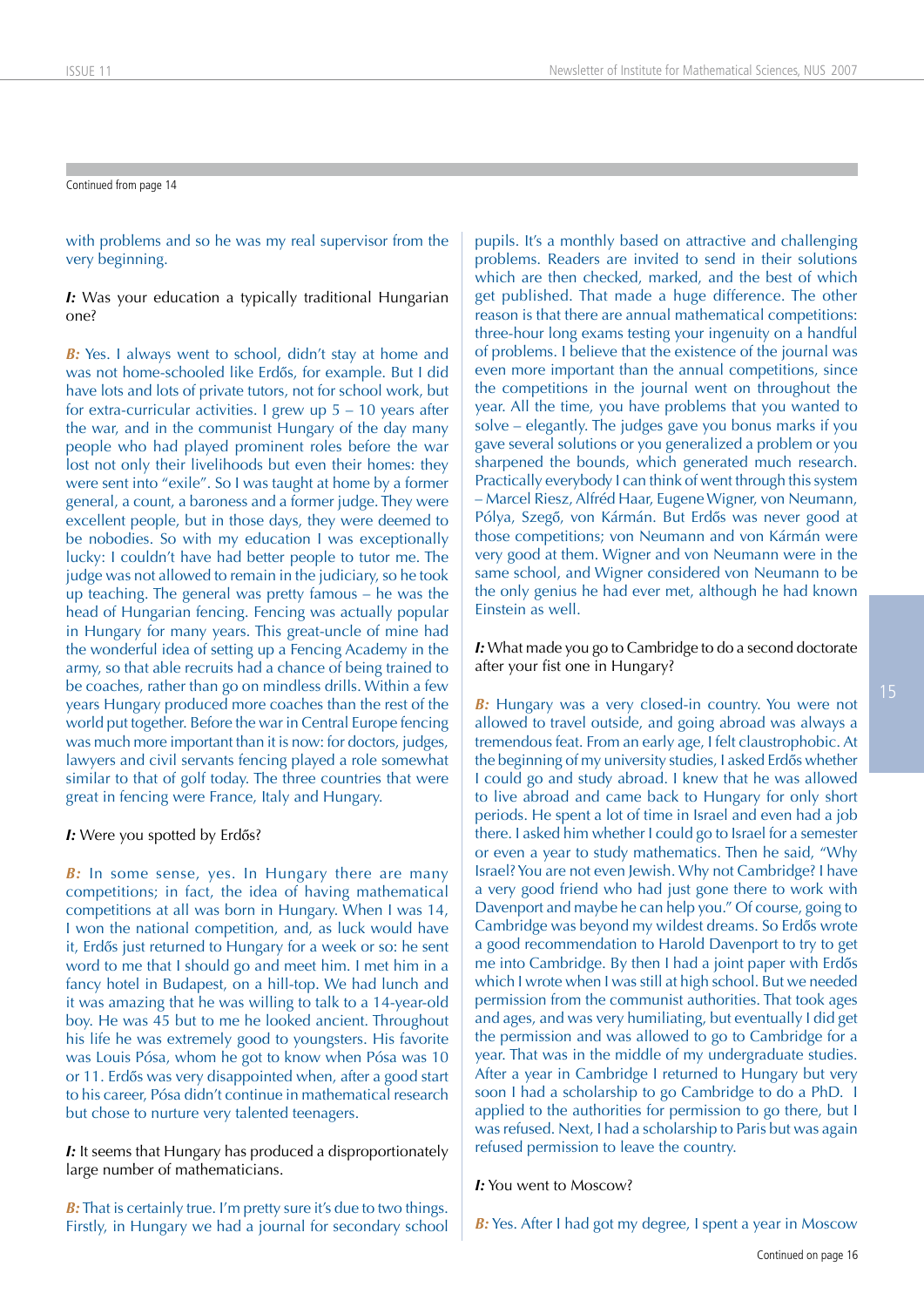to work with Israel Moiseievich Gelfand. My year there was a wonderful mathematical experience. After Moscow, but not quite immediately, the communist authorities allowed me to go to Oxford on a scholarship (from Oxford, of course, not Hungary). By then, I said to myself, "If I ever manage to leave Hungary, I won't return." So when I arrived in Oxford, I decided to take up my old scholarship to Cambridge rather than return to Hungary. That way I didn't have to apply for anything because it had been sitting there for years. But then within a year, I got a fellowship from Trinity College, which was better than getting a PhD. There was no pressure on me whatsoever to submit for another PhD. But I thought that as the College had given me a scholarship to do a PhD, it was my duty to get one.

*I:* I notice that your PhD in Cambridge was done with Adams, who was a topologist.

**B:** Yes, Adams was my official supervisor but in reality I worked by myself, getting my problems from the Functional Analysis Seminar. When I was in Moscow, Gelfand said that it would be very good to work with Michael Atiyah or Frank Adams, the great topologists. However, when I was in Oxford, Atiyah was on his way to the Institute for Advanced Study, and when I arrived in Cambridge, Adams was still in Manchester although on his way back to Cambridge. By the time Adams arrived a year later, I already had a fellowship at Trinity College. Nevertheless, Adams remained my official supervisor; in fact, I learned a fair amount of algebraic topology from him and I did work on some of his questions. During my first year in Cambridge I joined the functional analysis seminar, where I found several beautiful problems, some of which I solved, so my Cambridge PhD thesis was on Banach algebras.

*I:* Was your interest in graph theory shaped by your early years in Hungary?

*B*: It was certainly due to Erdős. If he hadn't been there to give me lots of attractive problems, I'm sure I would have ended up doing either number theory with Turán or probability theory with Rényi.

*I:* You have published several books on graph theory, including *Extremal Graph Theory* in 1978 and *Random Graphs* in 1985. What made you write these books?

*B*: It really goes back to the picture I had of graph theory, not only picture but reality. For some peculiar reason, in the early 1970s or later, graph theory came in two flavors; one was done in Western Europe and America, and the other in the East, mostly Hungary by Paul Erdős, Tibor Gallai, Gabriel Dirac and others. In the west, they didn't do any extremal graph theory. On the other hand, in Hungary, graph theory was almost exclusively extremal graph theory. I very much wanted to show that extremal graph theory was a pretty serious subject and not only a collection of random problems that Erdős thought up and popularized. The usual charge against graph theory is, "Ah, it is made up of ad hoc problems that have nothing to do with each other. What's the point?" To some extent, at the very beginning, this is true, but slowly, slowly all these results do gel into a single theory, so my aim was to show that there is such a theory – extremal graph theory. I started to write this book very soon after I arrived in Cambridge but it took me ages to finish. I had to take a sabbatical to find enough time to finish it.

The theory of random graphs was founded by Erdős and his good friend Alfréd Rényi in the late 1950s and early 1960s. At the beginning, they wrote several joint papers but the whole theory didn't take off. People didn't jump on it and said "How exciting! Let's try to continue it." The climate started to change in the 1970s. In particular, Erdős came to visit me in Cambridge for a term as a Visiting Fellow Commoner in Trinity College – perhaps the longest period he spent in one place for many decades, since he never stayed anywhere for more than a week or so. He suggested that we work on random graph problems. I got interested and from then on, I was doing random graphs. I had this urge to showcase the classical theory together with lots of new developments and show that it is not only a beautiful subject but also very important. Really, random graphs became more and more active in those days. Once you write a book, parts of it became outdated almost immediately. It was the first serious book on random graphs just as the book on extremal graph theory was the first book on the subject. They are on different aspects of graph theory but they are closely connected.

## *I:* How do you see the future of combinatorics, especially random graphs?

**B:** Hilbert, I think, said that a subject is alive only if it has an abundance of problems. It is exactly this that makes combinatorics very much alive. I have no doubt that combinatorics will be around in a hundred years from now. It will be a completely different subject but it will still flourish simply because it still has many, many problems. The same applies to random graphs. In fact, the field of random graphs has connections with statistical physics, percolation theory and even computer science. It's very strange that just at about the same time that random graphs were founded, Broadbent and Hammersley founded percolation theory. These two subjects are all about random subgraphs of certain graphs. They should be about the same – okay, one is finite and the other is mostly infinite and lattice-like, but still, they have about the same questions. For many, many years there were no interactions between the two subjects, none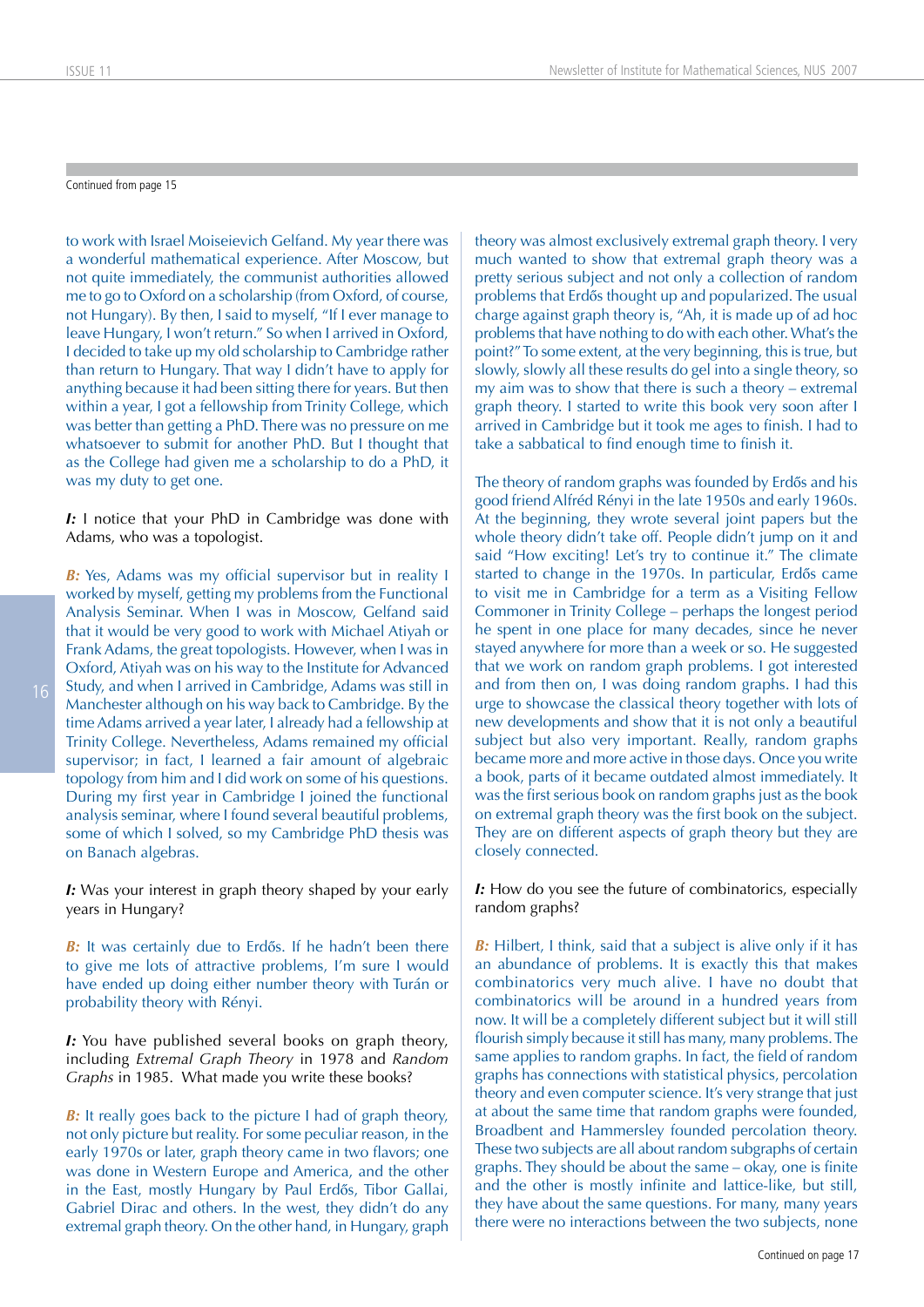whatsoever. Now this is changing quite a bit. Quite a few combinatorialists are doing percolation-type problems.

## *I*: Are random graphs applied to biology?

*B*: Yes. In the last 10 years or so many new spaces of random graphs have been defined in the hope of modeling phenomena in various areas, including biology. People have realized that large-scale real-world networks resemble random graphs. You can't really say that they have this structure or that structure. But this random graph is very different from the classical Erdős-Rényi model of a random graph. It has different characteristics: for example, the degree distribution may follow a power law, unlike in the classical case. One of the main advocates of using new models of random graphs is László Barabási, who also proposed several interesting models.

## *I:* Was the power law discovered empirically?

*B*: Yes, it was observed that several graphs seem to obey a power law, but there were no proofs that they really do. Physicists and experimentalists have a very different attitude from that of mathematicians: much of the time they are not very interested in rigorous proofs. For a mathematician it is rather annoying that proving even the basic results about these new models can be pretty tough. Oliver Riordan and I have done a fair amount of rigorous work on properties of power law graphs.

*I:* You mentioned that there is an abundance of problems in combinatorics. It seems that combinatorial problems are very easy to formulate but very hard to solve.

*B*: For me, the difference between combinatorics and the rest of mathematics is that in combinatorics we are terribly keen to solve one particular problem by whatever means we can find. So if you can point us in the direction of a tool that may be used to attack a problem, we shall be delighted and grateful, and we'll try to use your tool. However, if there are no tools in sight then we don't give up but we'll try to use whatever we have access to: bare hands, ingenuity, and even the kitchen sink. Nevertheless, it is a big mistake to believe that in combinatorics we are against using tools – not at all. We much prefer to get help from "mainstream" mathematics rather than use "combinatorial" methods only, but this help is rarely forthcoming. However, I am happy to say that the landscape is changing.

When Erdős and Rényi started the theory of random graphs, they had to make do with basic probabilistic results concerning sieves and moments, but combinatorics changed the landscape of probability theory considerably. In order to answer questions in probabilistic combinatorics, results of a

different flavor had to be proved in probability theory: results concerning sharp thresholds, isoperimetric inequalities, rapidly mixing random walks, and so on.

There are many other tools as well: algebraic, analytical, and even topological. For example, Borsuk's theorem has been used to prove several beautiful results in combinatorics. The achievement is not in applying such a theorem, after all, every schoolboy knows the theorem, but in discovering that it can be applied, and how it can be applied.

A totally ignorant and unfair way of judging a result in combinatorics is to ask the author: "What have you used to prove your theorem?" Then, upon being told that such and such a theorem was used, comes the retort: "Oh, that's very easy. I could have done it". What nonsense. Yes, of course it's easy once you are told what to do. The achievement is in finding the tool that can crack the problem after a series of clever manipulations that make the problem amenable to the application of the tool.

*I:* Could the difficulty of combinatorial problems be due to the discreteness of the objects?

*B*: Not really. Frequently, it is fairly easy to change a discrete problem into a continuous one but more often than not this change does not bring us any closer to a solution. The trouble with the combinatorial problems is that they do not fit into the existing mathematical theories. They are not about functions, topological spaces, groups or operators. More often than not, we simply do not have the machinery to attack our problems. This is certainly not the situation in other branches of mathematics. In fact, it may happen that first a wonderful machine is built and then the search starts for a worth-while problem that this machine can be applied to. This attitude is totally foreign to combinatorics. In combinatorics we have our problem which at the beginning looks like a Chinese box: there seems to be no way in, there is no indication as to how to start it. Here's the problem: we want to solve it and we don't care in what way we solve it.

*I:* So you are almost starting from nothing or from the bare minimum . . .

*B*: To some extent, yes, but of course, these problems are also built on top of each other. Once a problem gets solved, another one arises, and the theory does build upwards as well, not only sideways. A problem I certainly love and I'm sure is very deep is the problem of conformal invariance in percolation theory. I also love the related problems about the existence of various critical exponents. I have no doubt that these beautiful problems are so hard that they'll be around for many, many years. The original problems are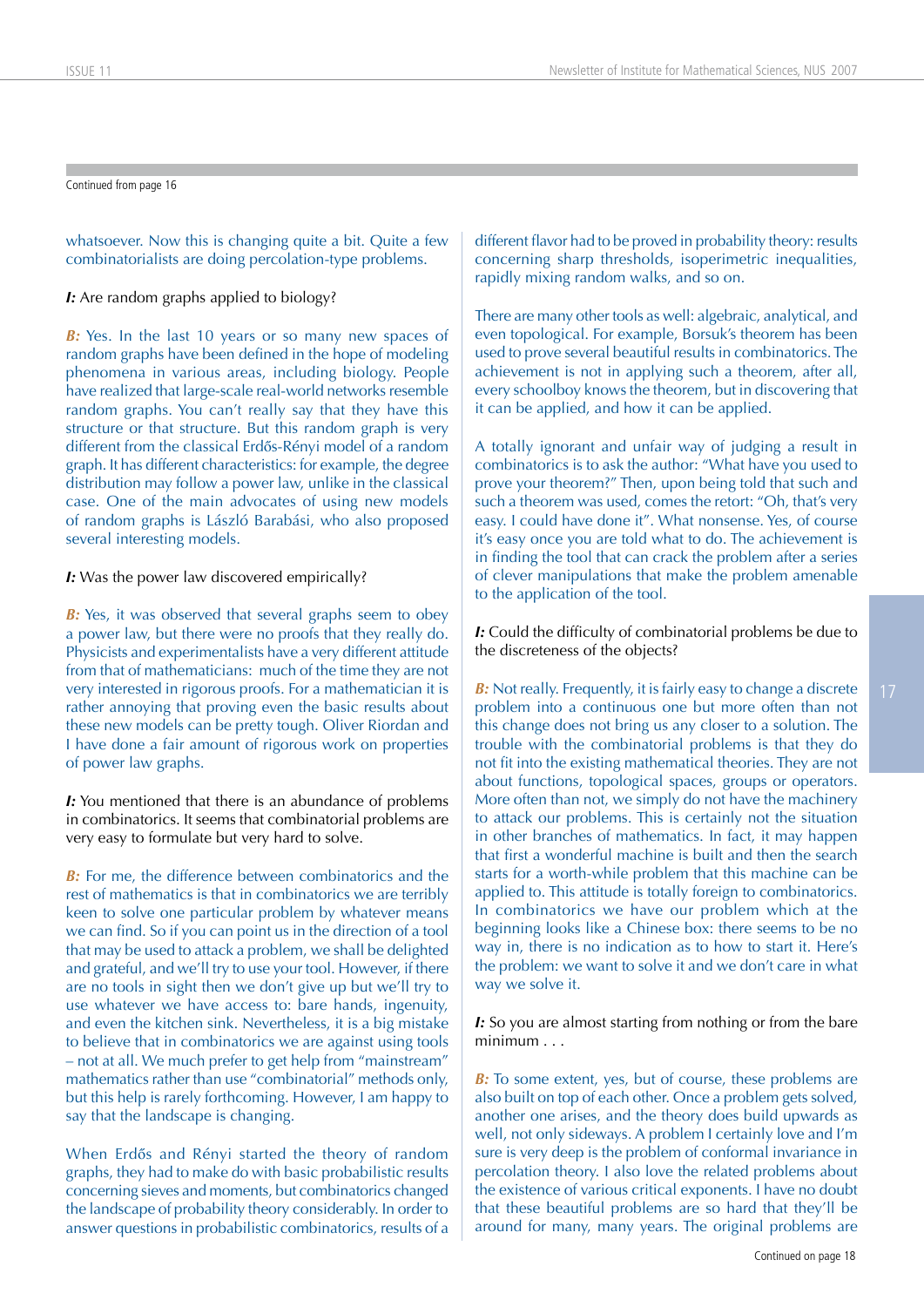combinatorial although they can also be considered to be problems in analysis or probability theory. I'd be surprised if we didn't need totally novel ideas to solve them.

*I*: Going the other way, are there any problems in more traditional areas of mathematics that can be solved by combinatorial methods?

*B*: Oh yes. It is frequently the case that once you have applied all the tools at your disposal, at the end you have to solve an essentially combinatorial problem in the traditional sense: you have to argue from the bits of information you have better than anybody else.

*I:* I think that the perception of combinatorics has changed considerably.

*B*: I hope that it is changing, for it should certainly change. Combinatorics is becoming a more "serious" subject, closer to the traditional branches of mathematics – there's no doubt about this. Combinatorics has many really hard questions, like number theory, algebraic topology and algebraic geometry.

18 *I*: Is there a single result or discovery of yours that has given you the greatest satisfaction?

*B***:** I wonder how many people can say "Yes" to such a question. There are quite a few results that made me very happy at the time, but not one that I would trade for the rest. Let me tell you about some of my favorite results. Not surprisingly, people often like results they proved when they were young. Thus, I rather like a certain lemma of mine that I proved when I was an undergraduate. It is still one of the very few proper exact extremal results about hypergraphs. (Hypergraphs tend to be nastier than graphs, so this may not be so surprising.) Also, it can be applied in lots and lots of ways. It can be proved very easily: some years after I discovered it, Gyula Katona gave a ridiculously easy and very beautiful proof. But still, I am happy that I found it when I was an undergraduate.

Also, in the early 70s, I wrote a paper with Erdős in which we greatly improved a 30-year-old fundamental result of his, the so-called Erdős-Stone theorem. This theorem says that if a graph G on *n* vertices has  $\epsilon n^2$  more (so, really, very few more) edges than the number guaranteeing a complete subgraph on *r* vertices, then suddenly it has a complete *r*-partite graph with *t* vertices in each class, i.e., *r* disjoint classes of *t* vertices, with an edge joining every pair of vertices belonging to different classes. (A little more precisely, we take  $r \ge 2$  and  $\varepsilon > 0$  fixed, and let  $n \to \infty$ .) This is very much a "phase transition" type result: once the number of edges increases beyond the point at which a

"very thin" complete *r*-partite graph can be guaranteed, we can guarantee a rather "thick" (*t*-thick) complete *r*-partite graph as well. The question is all about the largest *t* one can guarantee. Erdős and Stone proved that the largest *t* one can guarantee is at least the  $(r - 1)$ th iterated logarithm of *n*, the order of the graph. Erdős conjectured in numerous papers that the correct bound is precisely this iterated logarithm. To our great surprise, in the early 70s, almost thirty years after the publication of the Erdős-Stone theorem, we proved that the bound is log *n*, much larger than we imagined.

Another result I do like very much is about the scaling window in the phase transition of a random graph. Let us take a set of *n* vertices and add to it edges one by one, at random, with the uniform distribution, so that at "time" *t* we have *t* edges. The question we are interested in is "What does this random graph look like at various times?" (Here and elsewhere, all assertions are claimed to hold "with high probability", i.e., with probability tending to 1.) We are mostly interested in one of the crudest properties of our random graph: the number of vertices in the largest connected component. The greatest discovery of Erdős and Rényi was that at time *n/2* there is a sudden *phase transition*  in the sense that if the number of edges is a little less than *n/2* then there is no large component, in fact, every component has at most order log *n* vertices; however, if the number of edges is  $cn/2$  for some constant  $c > 1$ , then suddenly there is a *giant component*, a component of order *n*, in fact, a component with about α*(c)n* vertices, where α*(c) > 0*. So the size jumps from order log *n* to order *n*.

Although at first sight this is a sharp result, it is far from so. Let us look at the point of phase transition through a magnifying lens. What magnification should our lens have to enable us to see the continuous emergence of the giant component? More formally, let us look at our process at time *t = n/2+s*. For what values of s is the largest component much larger than the second? Here are two rather different scenarios consistent with the theorem above. (1) If *s > n/ log n* then with high probability the maximal component is at least *10<sup>10</sup>* times as large as the second, while for *s < n/(2log n)* this is false. (2) If  $\tilde{s} > n^{1/2}$  then with high probability the maximal component is at least *1010* times as large as the second, while for  $s < n^{1/2}/\log n$  this is false. Now, in the first case we would say that the *window* of the phase transition is about *n/log n*, while in the second the window is about  $n^{1/2}$ .

About a quarter century after Erdős and Rényi proved their famous result, I proved that the size of the window is, in fact, *n 2/3*. Furthermore, if *s* is substantially larger than *n 2/3* , say,  $s \ge n^{2/3} \log n$ , but is still  $o(n)$ , then the largest component has about *4s* vertices, and all other components are *much*  smaller. This was the very first rigorous result about the size of a nontrivial window. All this is, of course, very close to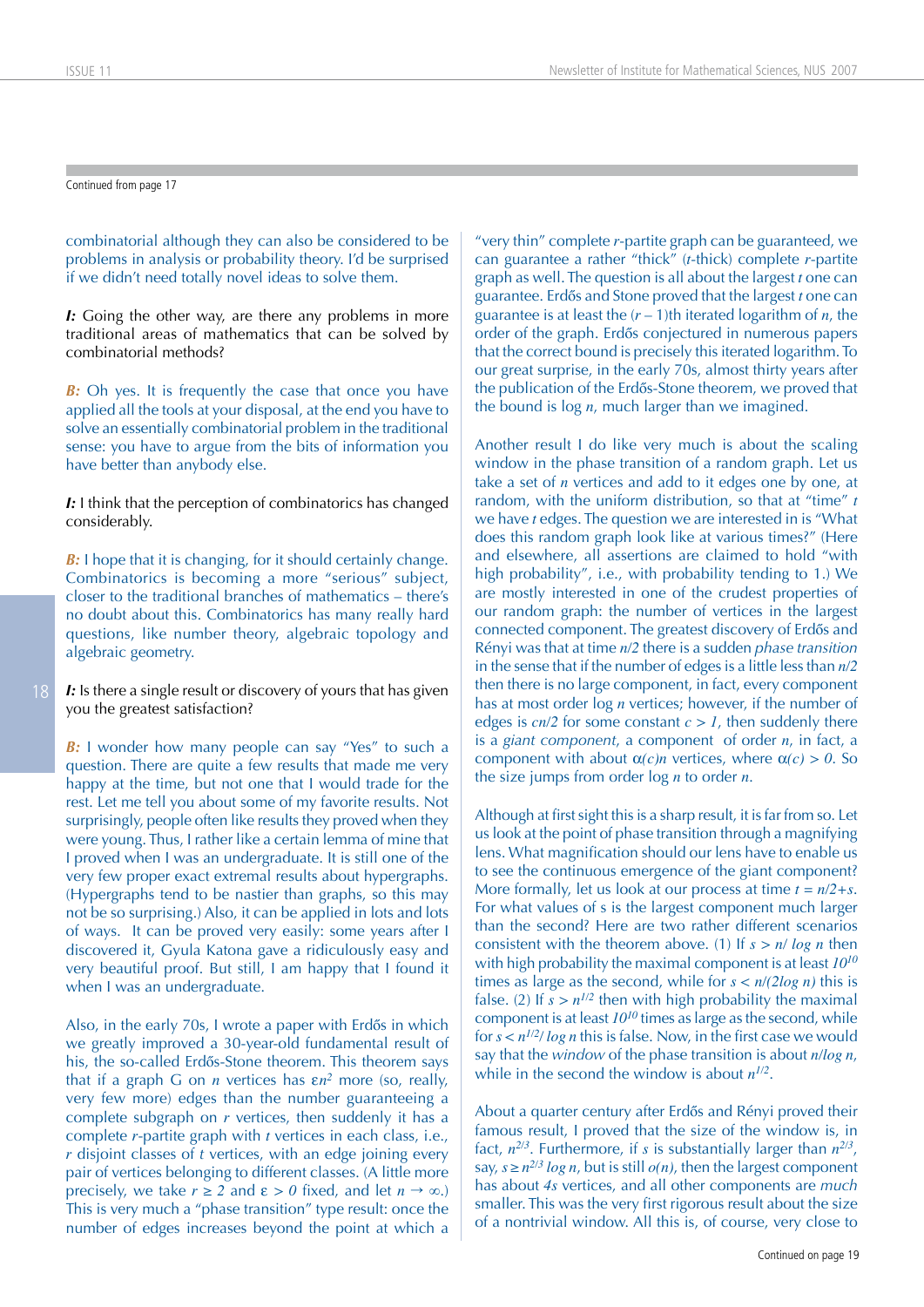### percolation.

Let me finish with two more results. First, a lovely little theorem I proved with Andrew Thomason, which really should have been proved 150 years ago by Steiner or another geometer. Take any *d*-dimensional body of volume one. In that case, I can give you a box (a rectangular parallelepiped), also of volume one, so that no matter on which plane you project your body and the box, the projection of the box has at most as big a volume as the projection of the body. Note that we are talking about projections into  $2^d - 2$  nontrivial subspaces: d subspaces of dimension *1, d(d – 1)/2* subspaces of dimension 2, and so on. It is a little surprising that there is a body that in this sense minimizes all these projections.

And the last. Very recently, Oliver Riordan (one of the coorganizers of this program) and I proved that the critical probability of random Voronoi percolation in the plane is one-half. Of course, everybody who knows a little about percolation would have sworn that this critical probability must be *1/2* and nothing else, but proving it was a very different matter. There is a strong similarity with the events in the 1960s and 70s, when everybody in percolation theory knew that the critical probability of bond percolation on the square lattice was *1/2*, but nobody could prove it; eventually, after a ten-year gap, Harry Kesten found a proof. The question concerning Voronoi percolation turned out to be much more complicated than that about the square lattice; my paper with Oliver will be published soon. Actually, our hope was that it would be the first step towards proving conformal invariance for random Voronoi percolation. The trouble is that even the "preliminary step" of showing that the critical probability is *1/2* was much more difficult than we had bargained for, so we haven't yet managed to make much progress with conformal invariance.

*I*: It seems that you are a counter-example to the belief that good results can only be obtained before the age of forty.

**B:** Maybe, maybe, but, of course, the belief that a mathematician is dead after the age of forty is very much the figment of G.H. Hardy's imagination. Hardy loved to say that only young man can do real mathematics when, in fact, he himself was a very strong counter-example to that. Hardy after 40 was much, much better than Hardy before 40.

*I:* You have quite a few research students. Do you like teaching them?

*B*: I love to have good students. One of the many reasons why I love to be in Cambridge is that Cambridge has by far the best research students in Britain. I have had over 40 research students, many of them extremely good. It would be wrong to list them because whomever I wouldn't mention would be right to feel slighted. But let me just say that four of my students are professors in Cambridge. One of them is a Fields Medalist – Tim Gowers. His is the only name that I consider legal to mention because he's the only one to have got a Fields Medal.

*I:* Who are the people who influenced you most?

*B*: Paul Erdős is clearly the man who influenced my mathematical career the most. He was at almost every conference that I attended for 25 years. And one of my jobs at these conferences was to look after him. I really enjoyed his company very much. I would not have imagined how much I would miss him: I am really surprised that even a decade later I miss him very much.

When I was at Cambridge as an undergraduate, I got to know the great physicist Paul Dirac and his wife very well; I became very much part of their family. Mrs Dirac was from Hungary: she was a sister of Eugene Wigner, the Nobelprize-winning physicist. It was wonderful to be around the Diracs. Mrs Dirac was the best hostess I have ever seen: she was very well read, had a great appreciation of art, loved antiques of all kind, and was extremely skilful to move the conversation to interesting, unconventional topics. Paul Dirac was an absolutely "free man", the free man *par excellence*, free in the sense that he was free of convention, and didn't have any baggage to carry, as he didn't want to prove himself, and did not mind what people thought about him. He was very polite and considerate, but he could say quietly his own opinion which was often different from that of other people's.

*I:* He was well-known for not saying too much, wasn't he?

*B*: That's true, but he did talk quite a lot when he was among friends. He talked to me quite a lot; I could never complain that he didn't. He is someone I have always respected tremendously. Unfortunately, precisely when we moved to Cambridge from Oxford in 1969, he retired to live in Tallahassee, Florida. It was a great blow to us because the Diracs were the people we knew most intimately in Cambridge. From then on, we always went to visit them in Tallahassee and stayed there for a week or even a month. People in Cambridge could never understand what Dirac could be doing in Florida, how he could "put up" with Florida after Cambridge. However, Dirac loved to be in Tallahassee and often told me that he should have moved there much earlier.

When I arrived in Cambridge for good, to become a fellow of Trinity College, I was surprised that J.E. Littlewood was still alive, as to me he was quite legendary. I was amazed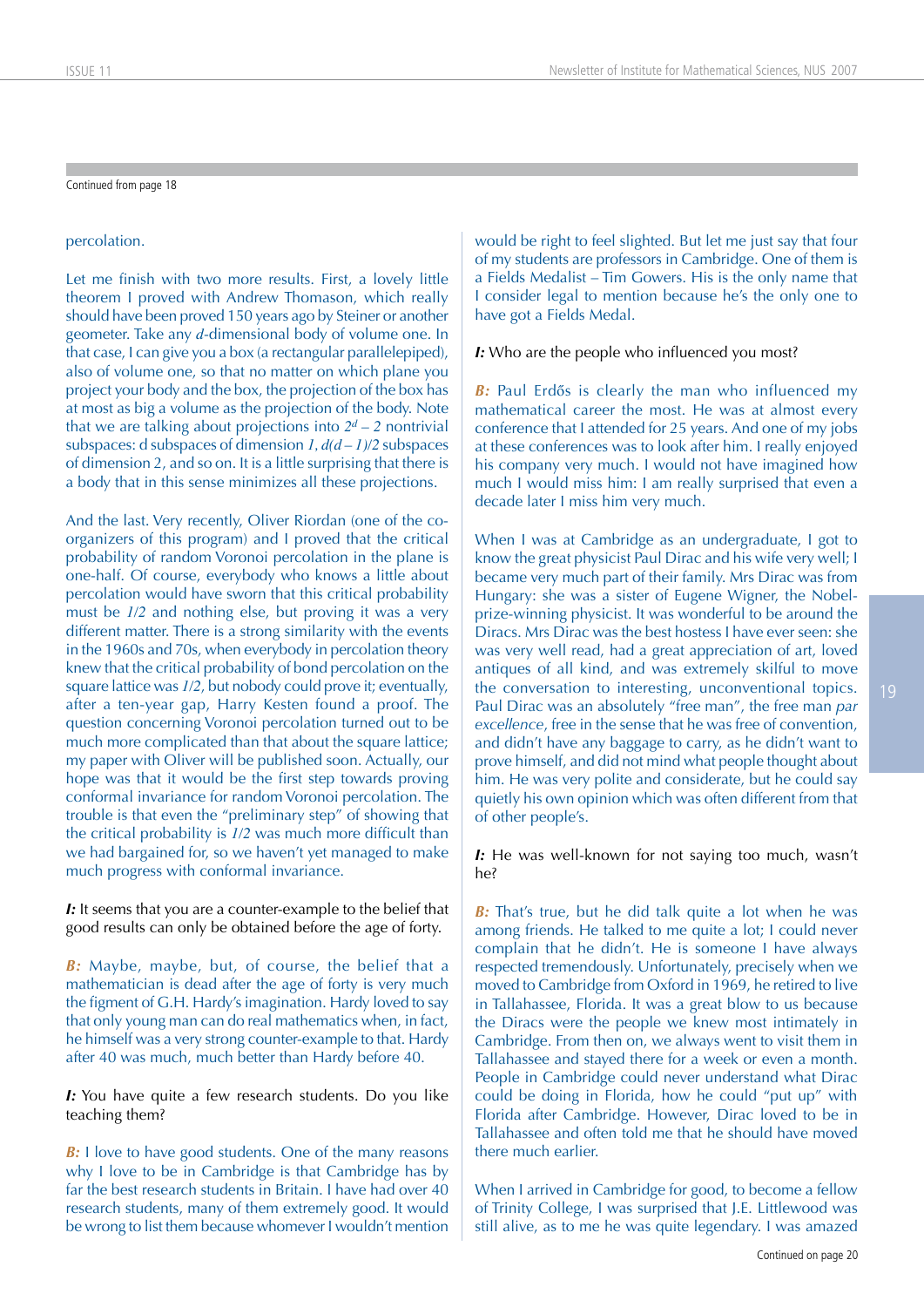that he was still around in the college. It was mostly through my wife, Gabriella, that I got to know him very well, and I am very lucky that I did. Gabriella, who is a sculptor, made several busts of him; one of these is now in the Combination Room of Trinity College. Littlewood had the reputation of being totally unapproachable, but by the time I got to Cambridge, he had mellowed much. Unfortunately, most of his former students and colleagues still respected him too much and were also a little afraid of him, so they very rarely visited him. He came to have dinner with us a lot; many times. When we had people for dinner, we asked him as well; his presence lent a weight to the evening as everybody was honored to be at dinner with Littlewood.

## *I:* How old was he then?

*B:* He was 85 when we got to know him, and died at 92. He loved mathematics and had many stories about his friends, including Hardy, Russell and Wittgenstein. While sitting in the Combination Room, sipping claret, he would start his story with "Before the war..." Whenever somebody would ask "Which one?" the answer was always "The first". That was really wonderful.

When he died, I became his literary executive and inherited all his letters and papers; many of these papers originally had come from Hardy. I edited a collection of his stories, *Littlewood's Miscellany*, which is a delightful book, about twice as long as its predecessor *[A Mathematician's Miscellany]* and has many more stories. Of course, the stories were not new, but he remembered them after he had published that book. The extended version was published only after he died.

*I:* What do you think about Erdős's idea of the "ideal proof from the Book"?

*B*: Not very much. Actually that was really a joke of his – I talked about this with him many times. He was interested in proving good results; he did not set out to find the proof from the Book, as has been said about him many times. Of course, he was particularly pleased to find beautiful proofs of *simple results*. He always said, "Look, such gems, such really simple, beautiful proofs can only be found in the Book." You don't expect the Riemann Hypothesis to have a proof from the Book that one can give in 5 minutes. Of course not. You would expect an infinitely more complicated proof. So he always used "The Book" as a joke to enliven his lectures; it should not be taken seriously.

*I:* You have positions at Memphis and Cambridge. Isn't that a strange combination?

**B:** I must admit that it is. Everybody thinks it is. Actually I

love both places very much. Cambridge is our true home: that's where we have been for close to forty years, and that is where our real house is – I'm sure that eventually we shall live only in Cambridge, with occasional trips to Budapest. But we also love to be in Memphis.

When I say that I love Memphis, people tend to be puzzled, but they don't know what they are talking about. In the first instance, we went to Memphis because my wife got absolutely fed up with Cambridge, finding it claustrophobic, and Erdős suggested that I go to Memphis, which he had visited many times, often several times a year. In Memphis I have a really wonderful job – no lecturing, no administration, a great assistant to look after me, funds to invite visitors, funds to travel, very clever and kind colleagues, an excellent gym, and so on. Although I do not have to lecture, I always give a graduate course on a topic I hope to write a book on. I view Memphis as a mathematical training camp, where the first thing to do is mathematics, and there is no second. Erdős had very good friends at Memphis – Ralph Faudree, Dick Schelp, Cecil Rousseau, Chip Ordman – mathematicians who helped him a lot: they are still in Memphis and now they are my friends as well; since my arrival they have been joined by several other excellent people like Paul Balister, Vladimir Nikiforov and Jenő Lehel.

On the other hand, when I say that I love Cambridge, nobody is surprised: "Of course, Cambridge is great." And Cambridge is great. I don't know whether you have been to any of the Cambridge colleges. For me one of the best aspects of my own college, Trinity, is that academics from different disciplines mix: we have outstanding people from all kinds of different subjects at our fairly informal lunches and rather formal dinners. You may find yourself sitting next to a physicist and an economist, and opposite a historian and a physiologist. These are wonderful occasions: you can talk about a great variety of topics to real experts in those fields. Also, it is flattering to be in a place where so many excellent people work. Of course, many a first-time visitor misses this aspect of a college entirely since with him the conversation tends to be shallow: "How long are you staying in Cambridge?", "Have you been here before?", "Where do you come from?", and so on. Thus, Vladimir Arnold got it completely wrong when he imagined that this kind of conversation goes on all the time. This couldn't be further from the truth.

*I:* Do you have a special position in Memphis? Was it created for you?

*B*: I'm the first occupant of a rather special chair, the Jabie Hardin Chair in Combinatorics. This chair was not created for me, but Erdős persuaded me that I should accept it, and my colleagues in Memphis were kind enough to be happy about it.